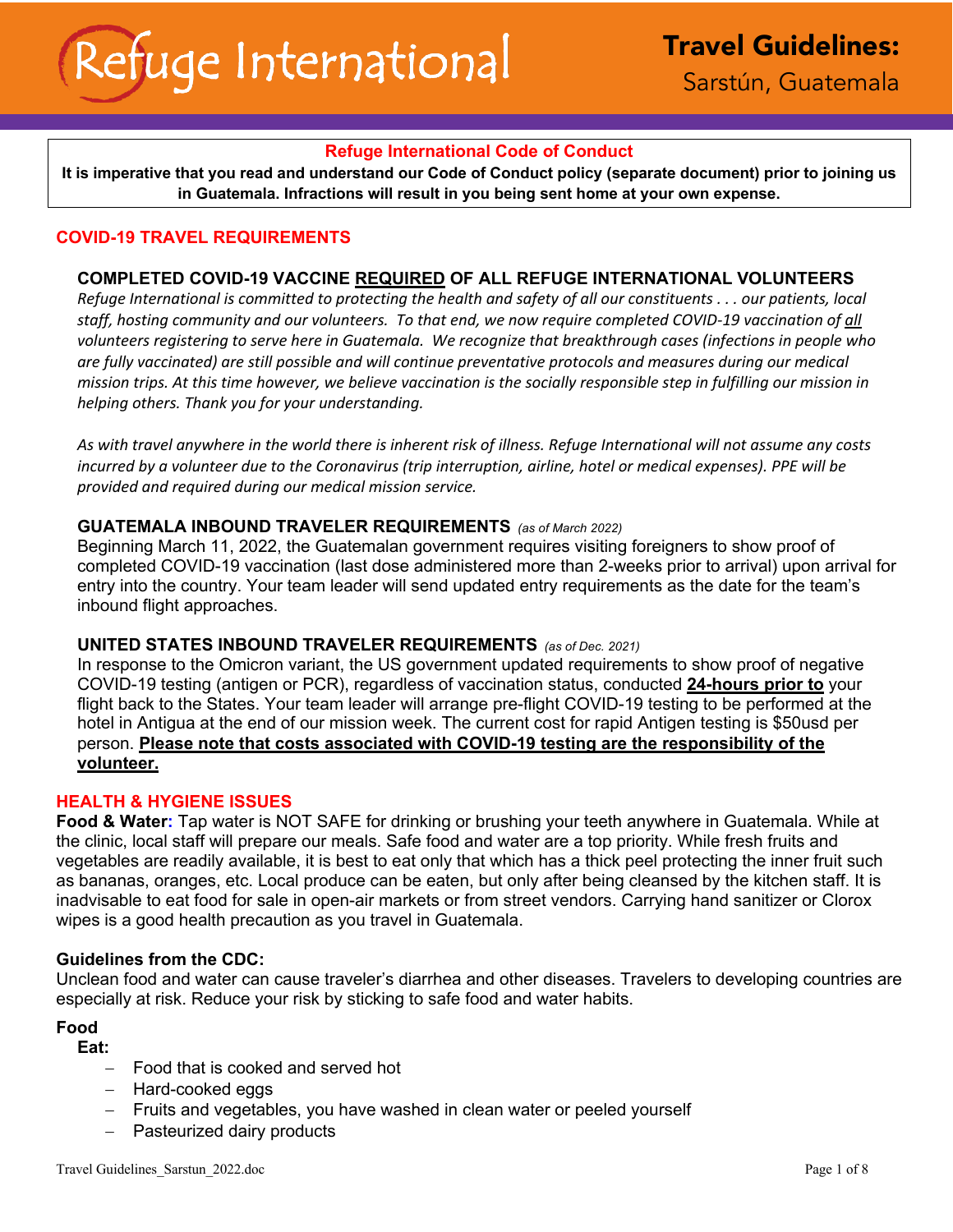# **Don't Eat:**

- Food served at room temperature
- Food from street vendors
- Raw or soft-cooked (runny) eggs
- Raw or undercooked (rare) meat or fish
- Unwashed or unpeeled raw fruits and vegetables
- Condiments (such as salsa) made with fresh ingredients
- Salads
- Flavored ice or popsicles
- Unpasteurized dairy products
- " Bush meat" (monkeys, bats, or other wild game)

### **Beverages**

# **Drink:**

- Water, sodas, or sports drinks that are bottled and sealed (carbonated is safer)
- Water that has been purified/disinfected (boiled, filtered, treated)
- Ice made with bottled or purified water
- Hot coffee or tea
- Pasteurized milk

## **Don't Drink:**

- Tap or unfiltered well water
- Fountain drinks
- Ice made with tap or unfiltered well water
- Drinks made with tap or unfiltered well water (such as reconstituted juice)
- Unpasteurized milk

### **Bathing and Swimming**

Unclean water can also make you sick if you swallow or inhale it while bathing, showering, or swimming. Try not to get any water in your nose or mouth. In most areas, tap water is not safe for brushing your teeth, and you should use bottled water. People who are elderly or have weakened immune systems might want to stay away from areas where there is a lot of steam and water vapor that can be inhaled, such as showers and hot tubs.

**Malaria, Chikungunya, Dengue, and Zika:** Sarstun sits almost at sea level in a tropical/coastal region of Guatemala and precautions should be taken to avoid mosquito-borne illnesses such as dengue, chikungunya, zika and malaria. **Malarial Prophylaxis** is recommended for Guatemalan regions below 1,500 meters altitude. A mosquito repellant containing DEET should be used. You may also consider spraying your clothing with Permethrin, which should be done at home prior to packing for the trip.

**Typhoid Fever**: CDC recommends that travelers to Guatemala receive Typhoid vaccination.

**Tetanus Immunization**: Please be current with your tetanus booster. No cholera immunization is necessary at this time.

**Hepatitis A Immunization**: The series are recommended for everyone. Hepatitis A is transmitted through contaminated food and water.

**Hepatitis B Immunization**: This is also recommended for anyone likely to come in contact with blood or body fluids.

**Traveler's Diarrhea**: Please refer to the CDC's website for travelers. You will note that there are no recommendations for prophylaxis for traveler's diarrhea other than watching what you eat and drink. However, some sources recommend taking 2 Pepto Bismol tablets 4 times a day, while others recommend prophylactic antibiotics. For concerns, please contact your personal physician regarding this issue. Certainly, if anyone becomes ill, we will provide care in the clinic.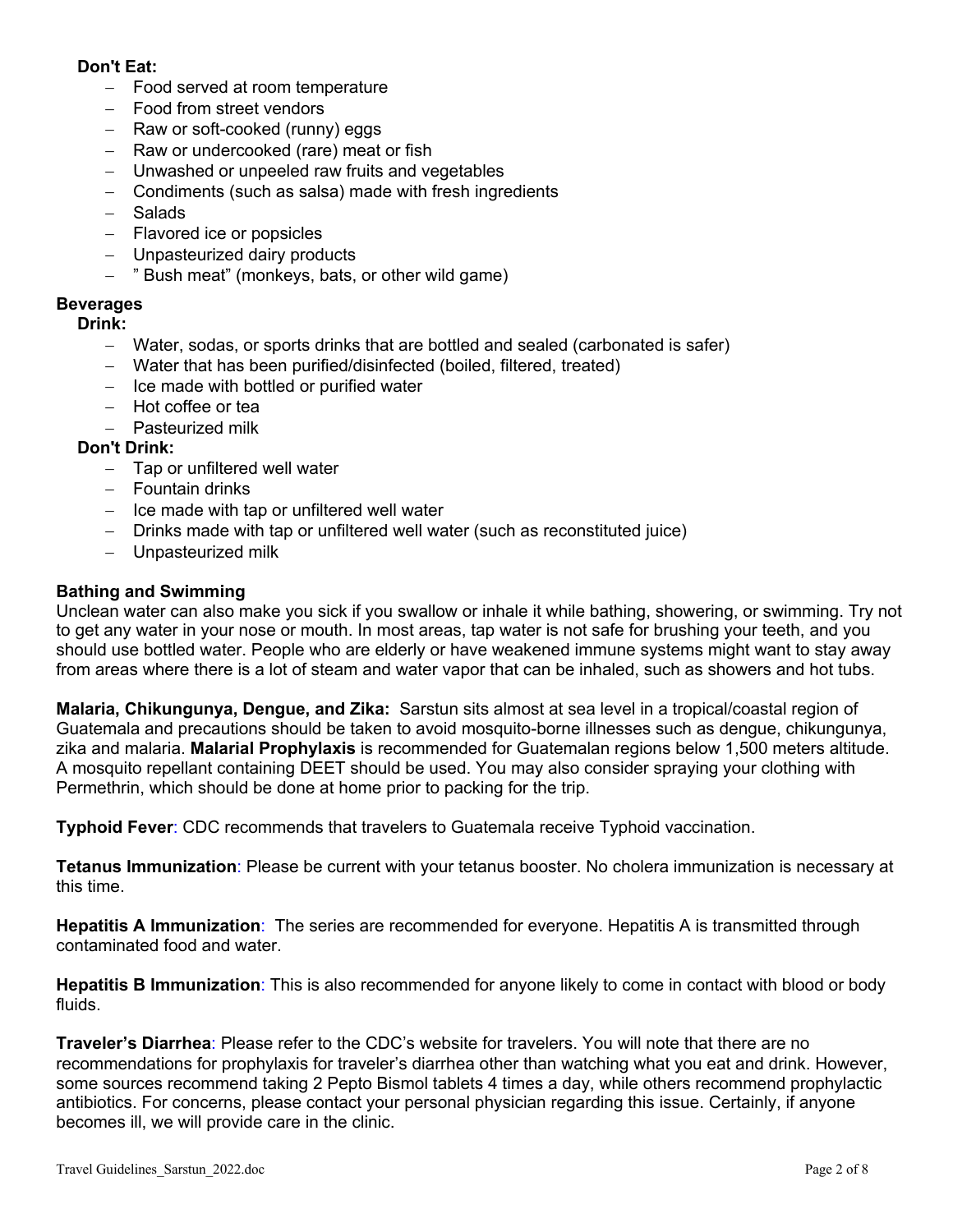**Motion or Seasickness:** We have a long journey by small (private) bus and then by boat to get to Sarstun. If you suffer from motion or seasickness, please be sure to bring medication with you!

**Hygiene**: **Nowhere in Guatemala can toilet paper be flushed down the toilet.** The septic systems are not capable of handling it and it will back up right away. **Always dispose of toilet tissue in the wastepaper basket.** 

## **PACKING**

## **Clothing**

*Refuge International medical mission t-shirts will be distributed prior to the trip and must be worn for arrival into Guatemala. These shirts help us to identify each other, as well as assist us getting through customs in Guatemala.*

During clinic hours, all volunteers wear scrubs. There are scrubs to borrow at the clinic in Sarstun, or you may bring your own. After clinic hours, most people continue to wear their scrubs, but if you choose to change, attire is casual, jeans, etc*.* No shorts are worn in the clinic, even after hours. Elsewhere in the country, out of respect for the local people and their culture, the following guidelines for dress are suggested. For all: no exposed armpits or thighs, no tight clothing. Slacks, jeans, casual shirts or t-shirts are fine for men. For women, clothing should be loose, skirts- below knees, pants baggy. If traveling in December, bring a light jacket or sweater; the weather can be cool, especially in the mornings and evenings. Otherwise, it is hot and hotter.

#### **Luggage**

ONE carry-on, which must meet airline specifications, such as small roller, backpack, or small duffel is allowed. (Check with your airline for carry-on requirements). When going through security, travelers are only permitted one carry-on and ONE personal "bag", such as tote bag, purse or laptop case.

**All personal items that you will need for the week can be packed in your carry-on if you adhere to the essential packing list below and forgo non-essential items. You will be surprised how simply you can live!**

**One checked bag** should be reserved for medical supplies which are essential to our trip. Depending on your location and itinerary, we will delivery a Refuge International medical bag to you before checking in for your flight. If you decide to take an additional personal bag (besides your carry-on) you will be responsible for any additional charges associated with a second checked bag. If you are charged an airline fee for the medical bag you are carrying for Refuge International, please keep your receipt and we will reimburse you for this expense (note that the reimbursement amount is based on the charge for a "first" checked-bag).

*Because you will have limited personal packing space, these items will be provide for you at the clinic:*

- *One towel*
- *All bedding*
- *Scrubs (3 sets)*

#### **Personal Packing List**

Be sure that your liquid items all fit in one, quart-size Ziploc bag.

**Clinicians: Please bring your own otoscopes, stethoscope and mini pulse-oximeter to use in your clinic room, as we do not have enough of these items to supply on-site.** 

**Anesthesia Providers: Please bring your own laryngoscope.**

- Mosquito Repellant
- Passport and color copy of your passport photo page
- Underwear
- Personal medications
- Closed-toe shoes for clinic
- Sweater or jacket (wear this on the plane to save packing space)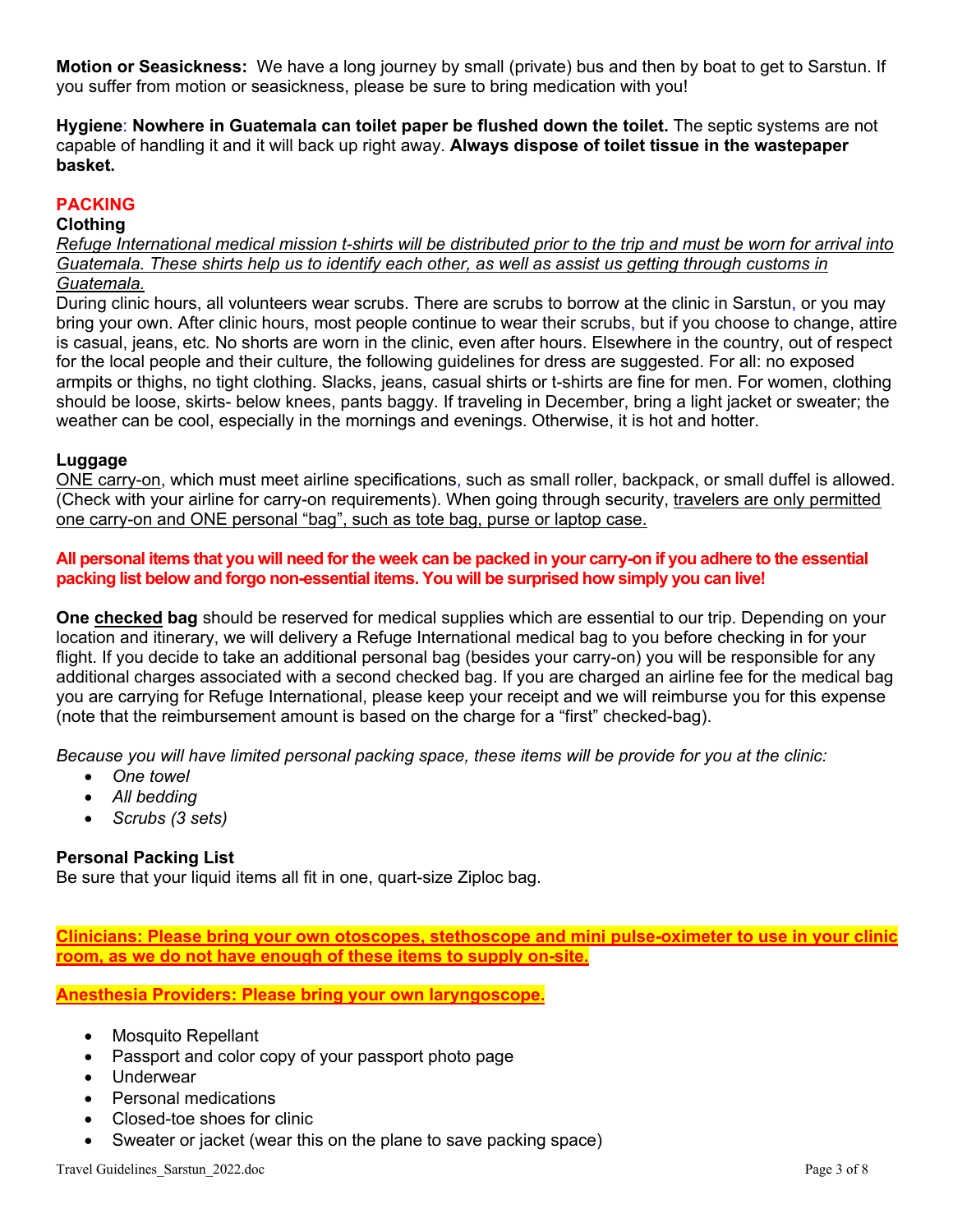- Washcloth or scrubbie (even hotels do not have washcloths)
- Shower shoes/flip flops
- Good rain jacket or poncho
- Long-sleeved shirt (if you are cold-natured, to wear under scrubs)
- Swimsuit and sunscreen
- Hat
- 2-3 outfits for Antigua and travel home from Guatemala
- Reusable water bottle and travel coffee mug
- Camera
- Small flashlight/headlamp
- Book or magazine
- Earplugs
- Optional:
	- $\circ$  2 or 3 sets of scrubs if you do not want to wear those provided by the clinic
	- $\circ$  Individually-wrapped snacks you will be fed very well on trip, this is just in case you need something specific or extra.

PLEASE DO NOT WEAR ANY EXPENSIVE JEWELRY IN GUATEMALA. It might make you, or the group, a target for thieves.

### **Optional: Items for local residents**

These are good items to bring to the clinic: Toothbrushes, toothpaste, bath and hand soap (non-scented), shampoo, lotion, Chapstick, small jars (personal size) of Vaseline and washcloths. All items will be given out in clinic by the attending clinicians or in pre-op/post-op or pharmacy. **Nothing is to be given outside the hospital or in the courtyard.**

Refuge International supports indigenous schools in Guatemala. These schools are very remote and get very little attention. Their need for supplies and financial support is very acute. Should you feel the desire to help with education, here is a list of common school supplies that are always very much in need: pencils, crayons, spiral notebooks, markers, tape, construction paper, children's scissors, children's book in Spanish, flash cards, and rulers; also playground items such as balls.

### **MONEY**

The Quetzal is the currency of Guatemala. The exchange rate is about 7.5 Quetzals to one US dollar. Most volunteers don't spend any money while in Sarstun. Refuge International can exchange small amounts of up to \$5/person. You will need to bring money for meals and shopping while in Antigua. There are banks in Antigua, but you will find vendors in the market (and most stores) will accept US currency (in pristine condition). Bring small bills and you will not have to exchange money. Meals can range from \$5-\$30 a person in Antigua, depending on the restaurant. Many stores and restaurants will also accept Visa or MasterCard credit cards. Guatemalan textiles are incredible and inexpensive and make great souvenirs or gifts to take home. It is possible to spend a lot of money shopping. Guatemalan currency is very hard to exchange once outside Guatemala, so don't get more than you really need. You will need \$15 to \$40 (USD) cash for the airport shuttle from Antigua at the end of the week (depends on total number of passengers). (**IMPORTANT NOTE**: your US dollars MUST BE clean, unmarked, free from creases and tears. Think "fresh off the press"; this is no joke as Guatemalans will refuse a bill that has the slightest mark on it because their banks will not honor the bill.)

### **HOUSING**

In Sarstun, we will be sleeping on the second floor of the clinic in a beautiful, open-air dorm-style area with communal bathrooms. Each bed has a mosquito net. If you are a light sleeper, bring good earplugs! There are showers (although not hot showers) and flush toilets. In the event we make an overnight village clinic visit, we'll sleep in a school or church building in that village.

#### **MEALS**

Meals are served in the home of Telma & Rafa Milian, which is right next to the clinic. Telma prepares our meals (with the help of a few local women). The food prepared is what the local people eat, lots of fish, beans,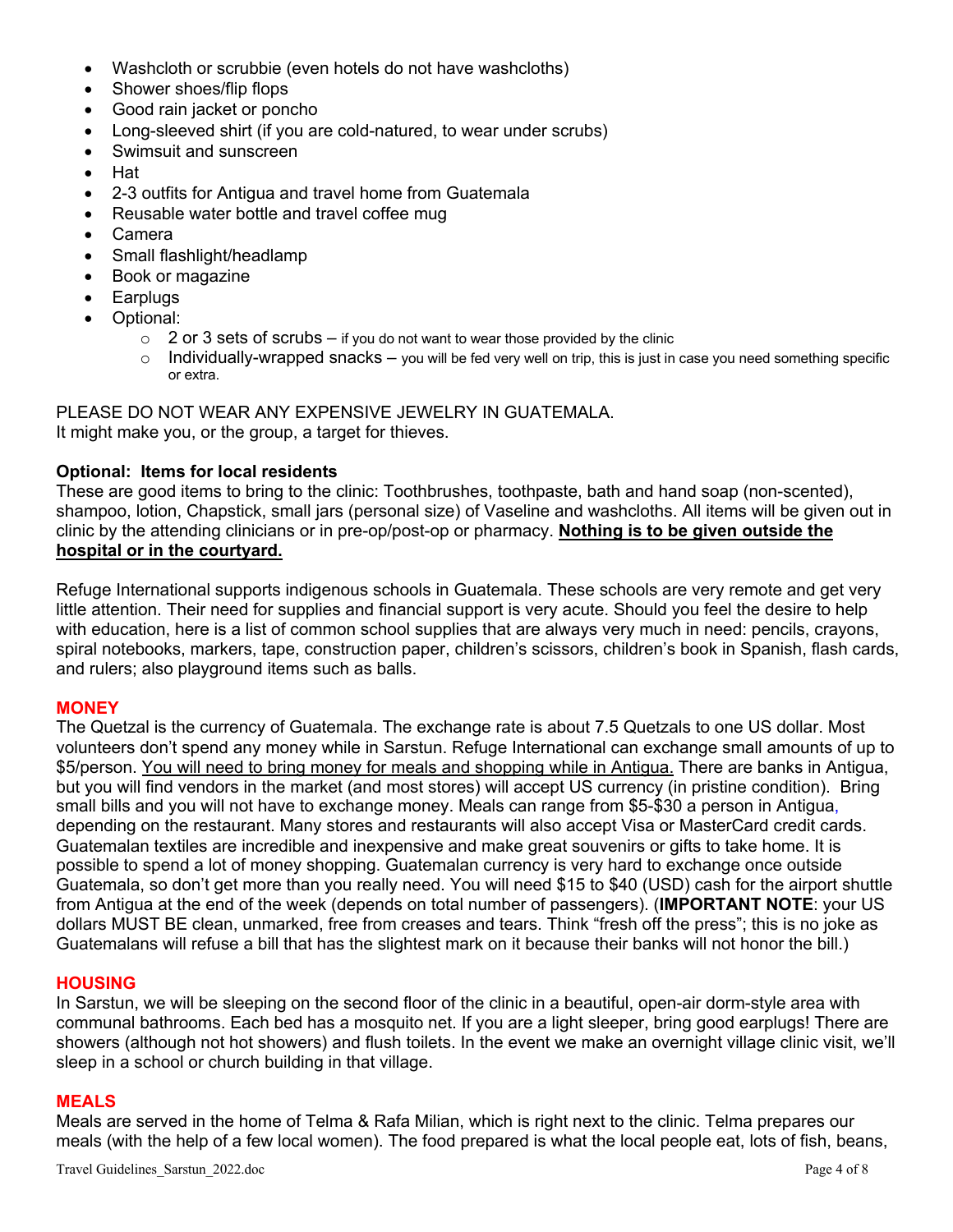eggs and tortillas. We will have fresh fruit for most meals. Please be courteous to her and her family when in their home. The team will meet at 6:30-7:00am for breakfast and the morning meeting. Lunch is usually served from 11:30am-1:00pm, in shifts. Dinner will begin after clinic with most of the team eating together, usually around 6:30pm.

## **Dietary Restrictions**

Basic food restrictions can be accommodated on trip: gluten-free is not a problem in this country as they use little gluten in their cooking and vegetarian options are available. Please inform the team leader of food allergies so that we can advise our cooking staff. If you have other restrictions, please let us know in advance and we will try our best to accommodate you (but you may need to bring your own food options, depending on your needs).

## **CLIMATE**

The temperatures can range from mid-70's at night to mid-90s during the day, with a possibility of rain (and when it rains in Sarstun it typically comes down in buckets). Usually a light fleece is good for early mornings or evenings (but really only necessary in December) and don't forget rain gear.

## **CONDUCT**

We will be working with local residents who reside in/around Sarstun. We will refrain from any conduct that might be viewed as immoral to the local people. While at the clinic the following rules are suggested:

- Absolutely no alcoholic beverages
- Please refrain from public displays of affection
- No profanity
- No open use of tobacco (we have a discreet smoking location)

## **CLINICA REGIONAL DE SARSTUN**

The Clinica Regional de Sarstun was built by Refuge International and Faith in Practice. It opened in December of 2007 and serves about 12,000 people living in the area, some of which live several hours (hike) from the Sarstun River. There are three full-time employees whose salaries are paid by Refuge International. They will be working in the clinic and are wonderful people, who have become like family members for us. Please take the time to get to know them!

**Zoila Gonzales:** lead nurse who works the clinic

**Jorge Paz:** a nurse who works at the clinic and does village outreach visits

**Rafael (Rafa) Milian:** Committee member, Ambulancha (ambulance boat) captain and oversees clinic maintenance

## SARSTUN HOSPITAL COMMITTEE:

**Pablo Castro Mendez:** President and does village outreach visits **Saul Castro:** Vice-President **Gaby Milian:** Treasurer and teacher at the local, public school **Telma Castro Milian:** Member; she also cooks for our teams (her tortillas are AMAZING!) and is Rafa's wife **Desiderio Cha Bolon:** Member and Q'eqchi (local Mayan dialect) translator **Marcos:** Member **Rosa Yaxcal:** Member **Marta Tiul:** Member

### **SAFETY**

At the end of the trip we will be spending time in the city of Antigua. Although we do feel this city is safe, you should use the same sensible precautions you would in any city:

- Do not go out alone at night.
- Always secure your wallet or purse. (*Under-clothing money carriers can be found at a variety of retailers like Target, Walmart or Amazon.com.)*
- Discreet use of your cell phone in public places (cell phones are the item most commonly stolen from travelers).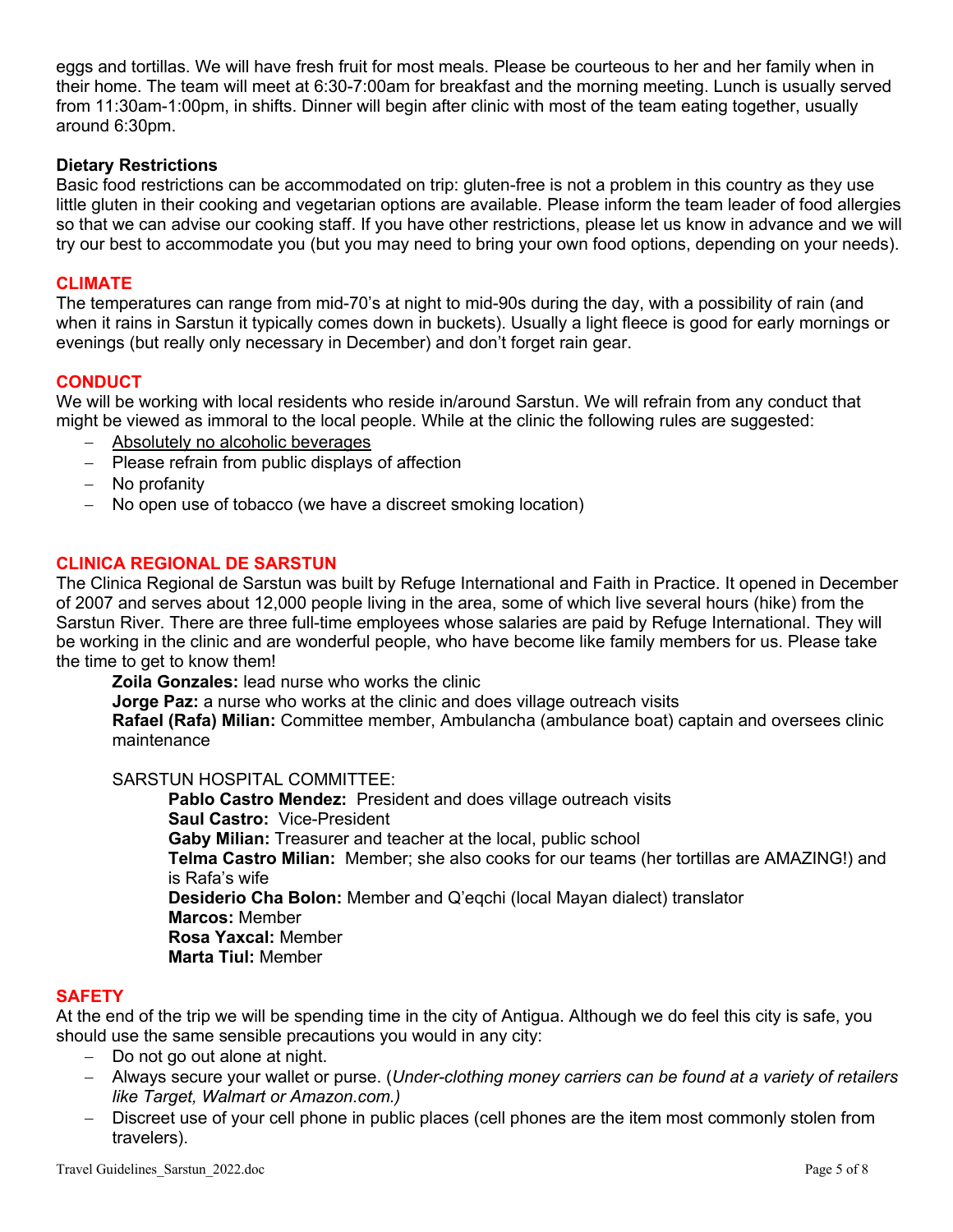- Do not wear flashy or expensive jewelry.
- Always keep your passport locked in a hotel safe.
- Ask your team leader if you have any questions about safety issues.

Poverty is rampant in Guatemala, so the less you advertise affluence the less likely you are to attract unwanted attention. Do not do things to call attention to yourself or to your group.

## **ANTIGUA**

We will arrive Friday afternoon in the beautiful colonial city of Antigua. Once you arrive, your meals will be at your own expense as well as your shuttle to the airport (breakfast is included with your room at our hotel). The cost of this shuttle is \$15-\$40 (depending on number of people). Shuttle arrangements will be coordinated by your team leader. If you are staying an additional night at the hotel in Antigua, there is an additional cost of \$75 (non-refundable and arrangements must be made in advance).

You will need money for snacks, tipping (10% to waiters, \$1 a bag for luggage), meals in Antigua, your shuttle from Antigua to the airport and travel contingencies.

## **MISSION TRIP POLICIES**

- 1. Participants are registered for the trip after we have received the following:
	- a. Refuge International Application
	- b. Signed Waiver
	- c. \$200 deposit
- 2. Medical licensure copies are also required, but may be sent at a later date, if not available at the time of application.
- 3. Participants must be at least 16 years or older (those under age 18, must be accompanied by an adult).

The trip fee includes:

- Bus transportation (private) from the airport to Puerto Barrios (lunch provided)
- In-country travel insurance
- Overnight lodging and two meals in Puerto Barrios
- Round-trip boat transportation to the Sarstun clinic
- Lodging and Meals in Sarstun
- Local Translators
- Medical supplies and medications used during our service week
- Bus transportation (private) from Puerto Barrios to Antigua at the end of the week
- 1-night hotel lodging in Antigua (breakfast included)
- Your Medical Mission T-shirt

### **Flights**

You are responsible for booking your flights and airfare. For each mission trip there are designated team flights. You can find the information on our website or contact the Refuge International office. **Do not make flight reservations on other flights unless you have cleared this with the Team Leader!!** 

Anytime someone flies, there are some basics you should know. Airlines can "overbook" based on statistics that not everyone shows up for their scheduled flights. If a flight you are on is overbooked, the airlines usually will ask for "volunteers", those people who will take a voucher for a trip in the future and wait until the next flight (PLEASE do NOT volunteer to take a later flight!). If the need for seats are not met this way, there is a policy on who will be "bumped." If you happen to be bumped, the airline will let you know what your next flight will be plus what they will do for you such as meal and lodging vouchers. **Call the Refuge International office immediately with your new arrival information. We need to know as soon as possible if you are bumped from your flight!!**

"Missed connections" happen when there is a delay, which can be caused by weather, flight crew, security, a gate not available when the plane arrives, all sorts of uncontrollable events. If this happens, AND the missed connection is due to the airline adversity, they will take care of your meals and a place to stay until the next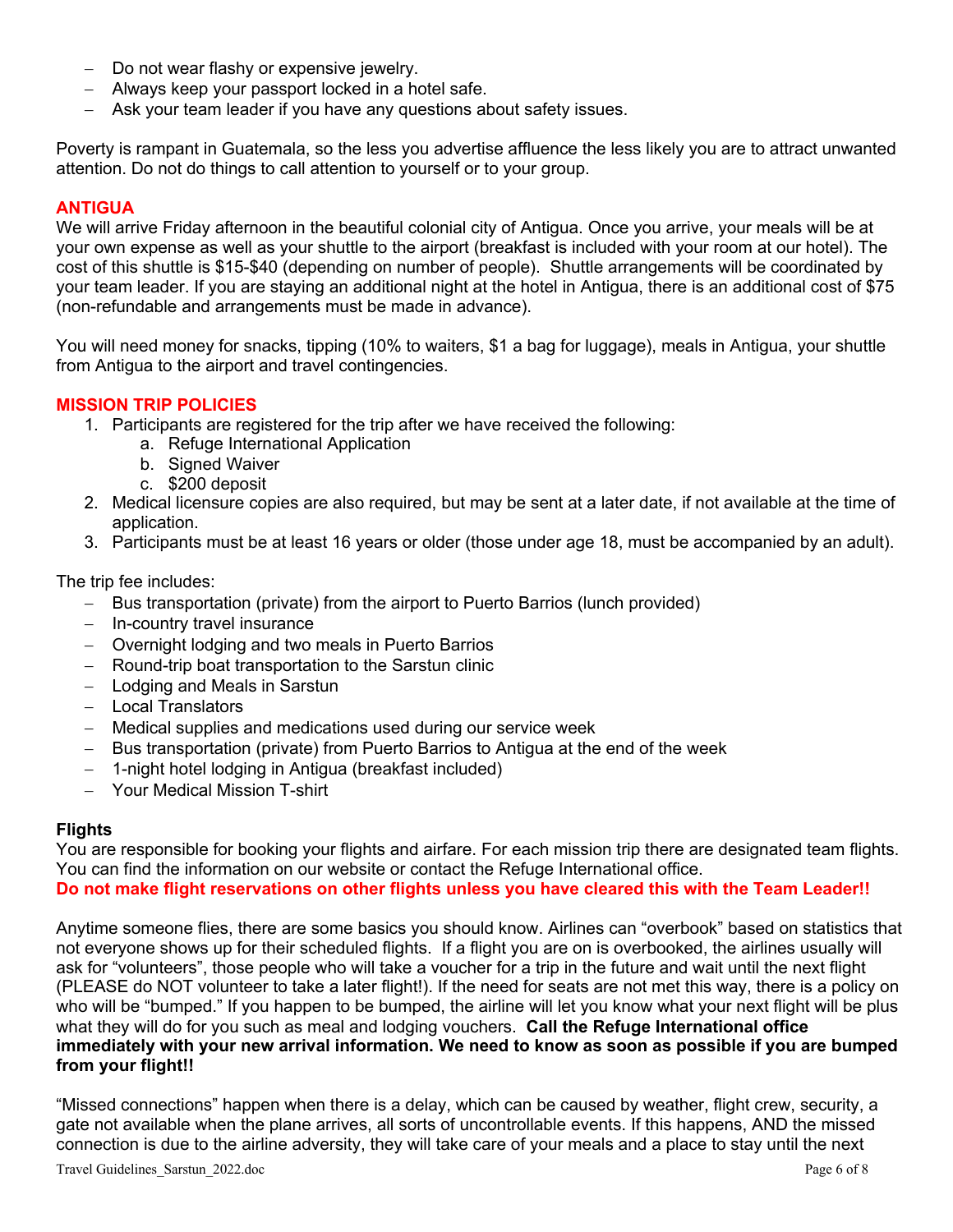flight. If it is NOT the airline's responsibility, such as weather, they will help you find a place to stay but will not pay for it. **Allow money for contingencies**.

"Cancelled flights" are usually created by weather or mechanical repairs to the plane. If a flight is cancelled, the counter agents or the 800# of your airline will try to "reroute" you to your destination. If they cannot get you on a flight, if it is something that is the airline's responsibility, such as a mechanical, they will usually provide lodging and meal vouchers. If it is weather or something out of their control, like a security issue, they will help to find lodging but will not pay for it. **Allow extra money, clothes, medicine, etc for travel contingencies.**

**PLEASE NOTE:** Due to the transportation logistics and distance to the Sarstun clinic, if you arrive later than the group we may be unable to accommodate separate transportation to the clinic. Therefore, it is imperative that you communicate with the team leader or executive director as soon as you are aware of any travel delays.

## **GUATEMALAN CONTINGENCIES**

If you decide to arrive in Guatemala before the team arrives or if you find yourself stranded because of a cancelled or delayed flight, be aware that Guatemala City is considered a dangerous city. Consider choosing a hotel near the airport that offers shuttle services. Some hotels we have used in the past are:

| Hotel Casa Veranda Guatemala     | 011-502-2411-4100 |
|----------------------------------|-------------------|
| Barceló Hotel Guatemala City     | 011-502-2378-4000 |
| Hilton Garden Inn Guatemala City | 011-502-2423-0909 |

**EMERGENCY NUMBERS** (Keep with you and give to your loved ones)

| Refuge International, US office         | 90. |
|-----------------------------------------|-----|
| Executive Director, Ginia Northcutt     | 90. |
| Director of Guatemala, Kimberly Johnson | 01' |

8-234-8660 (during normal business hours)  $B-237-9652$  (nights and weekends) 1-502-4493-0447 (Guatemala)

Messages will be frequently checked during trips. Many US wireless carriers have service in Guatemala. Check with your carrier for availability and international rates.

## **GUATEMALA AND THE PEOPLE**

Guatemala is the most populous of the 7 Central American republics, with over 13.5 million inhabitants. There are basically two ethnic groups in Guatemala: the mestizos or Ladinos who are people of Spanish heritage, while the majority are people of Mayan descent. Repressive regimes, social conflict between the poorer Mayans and the better-off Ladinos and outside intervention resulted in a civil war that lasted over 36 years, killed over 200,000 people and left more than 50,000 people "missing". In 1996, a peace agreement was reached and the slow rebuilding of a civil society began.

Today, the per capita income of the people is less than \$1,200 per year, literacy rates are very low, infant mortality is high, access to medical care is limited and there is NO CLEAN WATER in the country (well, except for Sarstun!). Our part in the rebuilding of the Guatemalan society lies within these issues. We believe that everyone has the right to clean water and medical care. Our goal is to help the people of Guatemala achieve these rights through sustainable medical care and water programs.

The poverty in Guatemala is obvious, and you will want to help. The workers who live there best distribute gifts for children in the schools. Children will approach you begging in the street, or with items for sale, and you will find it hard to resist. Buying from them fosters the begging problem and encourages them not to be enrolled in school. The best approach is not to make eye contact, be firm, refuse the first time and walk away. Instead, buy goods from an adult vendor in a market.

Guatemalan vendors expect you to do a little bargaining as part of the social exchange of the purchase. The first price offered is not the actual price for the item. "Haggling" is as much a part of the selling process as the "pitch" is in the US. Expect it and take part in it; it's part of the fun of the experience.

It is inconsiderate to photograph the Guatemalan people without asking their permission first. Please ask their permission before taking a picture of anyone. Remember that many places we consider public, such as